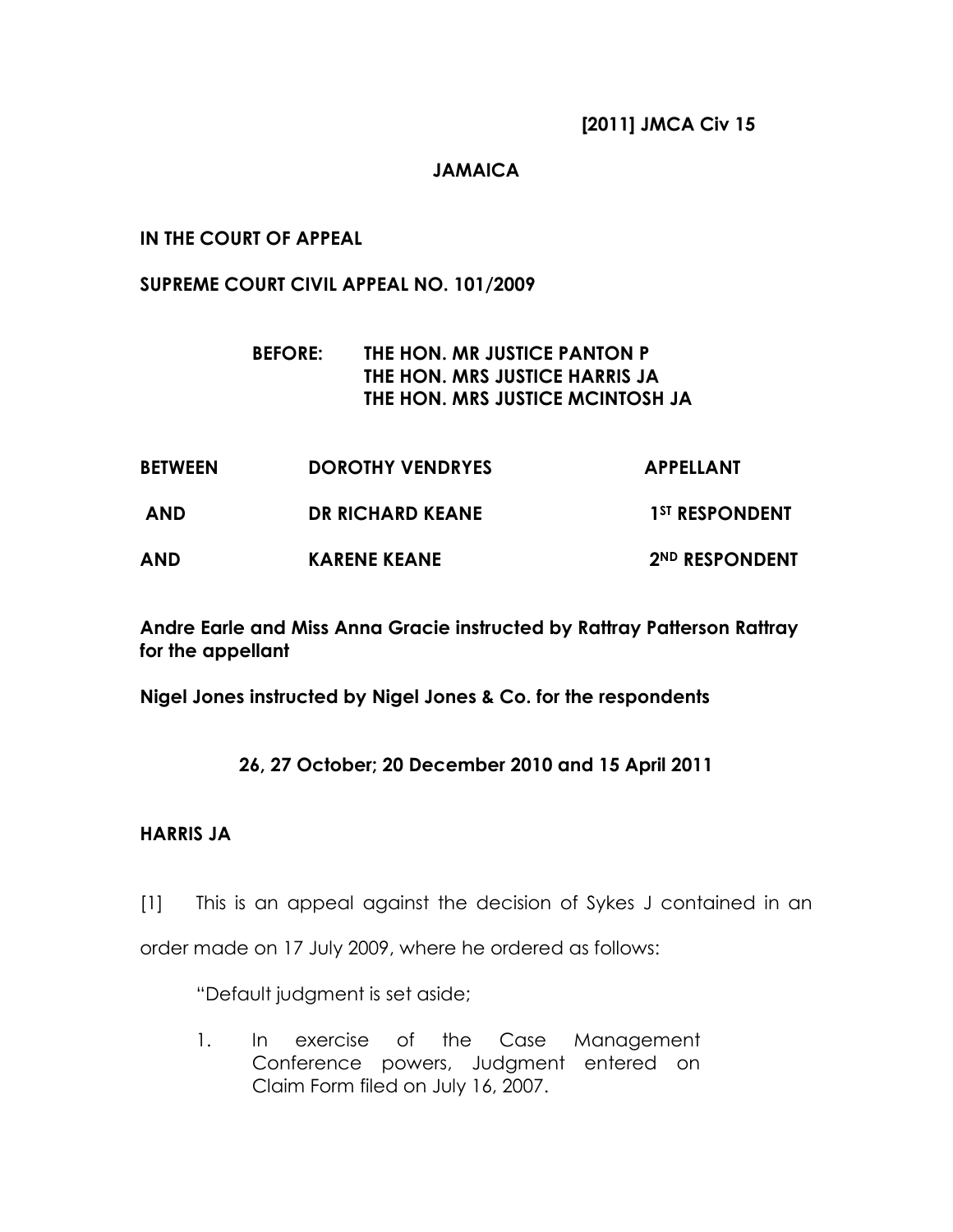- 2. Leave to Appeal granted;
- 3. Costs of the applications to the Claimants;
- 4. Application for a Stay of Proceedings denied."
- [2] On 20 December 2011 we made the following order:

"Appeal allowed. The decision of the Honourable Mr Justice Sykes on 17 July 2009 is set aside. The counter notice of appeal is dismissed. Costs below and here to the appellant."

It is further ordered that the counter notice to the counter notice of appeal is allowed. We promised to put our reasons in writing. This obligation we now honour.

[3] On 26 September 2003, the appellant and the respondents entered into a lease agreement in respect of land part of Unity Hall in the parish of Saint James, comprised in Certificate of Title registered at Volume 1056 Folio 390 of the Register Book of Titles. With the respondents still in possession as tenants, on 31 December 2004 the parties executed two agreements, one for the sale of chattels and the other for the sale of the property, to the respondents, for the sum of US\$300,000.00. It was agreed that both agreements should be read and construed as one. The respondents were required to pay a deposit of US\$30,000.00 and a further payment of US\$95,000.00 upon execution of the agreement and the balance payable on completion. The time for completion was stated to be as follows: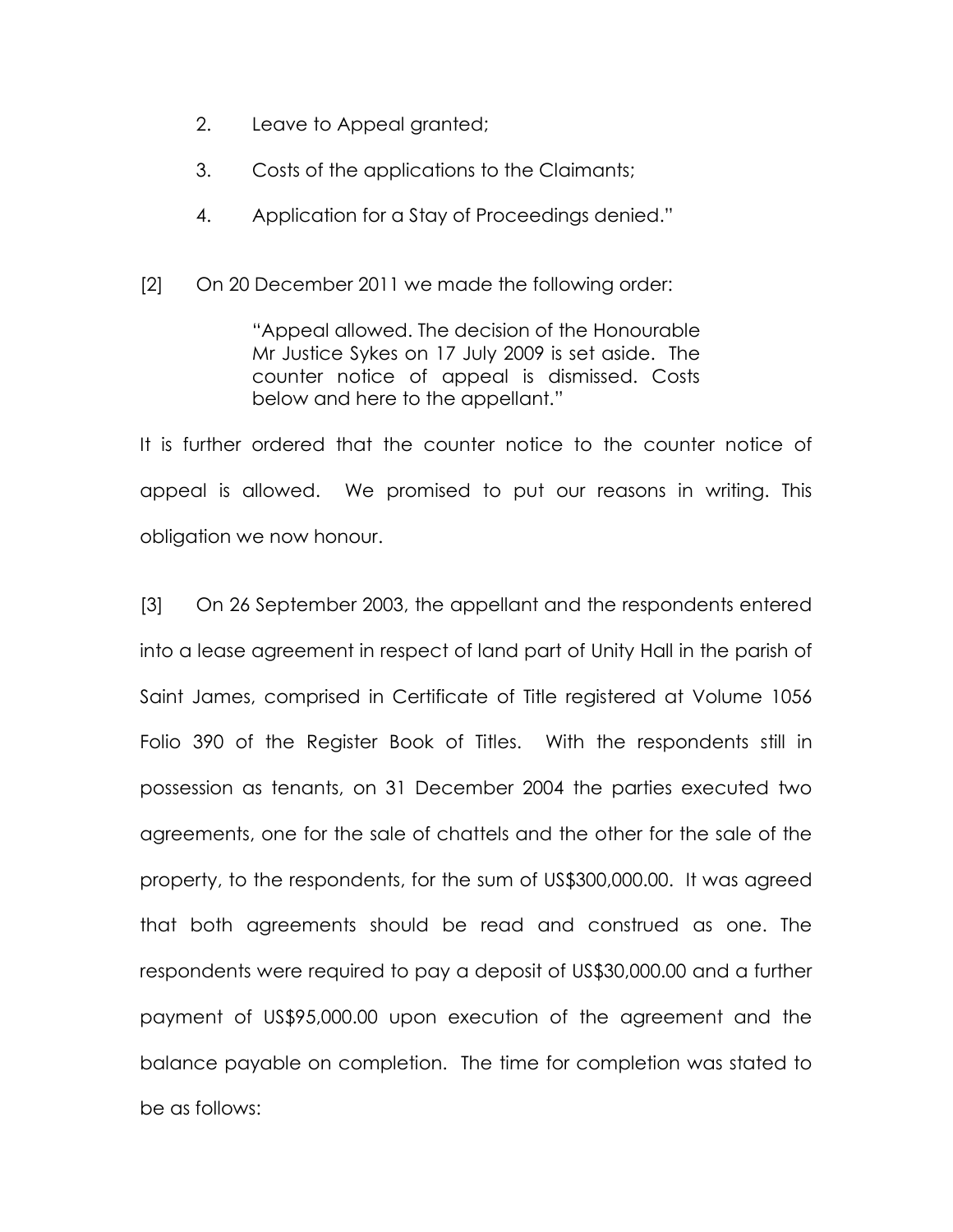"On or before the expiry of Ninety (90) days from the date of execution hereof and upon payment of the Purchase Price and all fees and costs, in exchange for the Duplicate Certificate of Title in registerable form subject to the provisions of Special Condition 7 hereof."

[4] It was also a term of the agreement that possession would be subject to the existing tenancy. Completion was subject to the respondents obtaining a mortgage. Clause 6 of the special conditions of

the agreement was expressed to be as follows:

"This Agreement is subject to the Purchasers obtaining a loan to be secured by a legal mortgage over the said property for an amount of not less than TWO HUNDRED AND SIXTY THOUSAND DOLLARS UNITED STATES CURRENCY (US\$260,000.00) OR THE Jamaican dollar equivalent thereof from a recognized financial institution and shall be on such terms and conditions as are usually granted by that institution. The Purchasers shall deliver to the Vendor's Attorneys-at-Law a letter of commitment for such loan within forty-five (45) days of the date hereof; in the event of the Purchasers failing so to do the Vendor shall be entitled to rescind this Agreement within fourteen (14) days thereof and deposit shall be refunded to the Purchaser free of interest and free from deductions."

[5] At the time the parties entered into the agreement for sale, the property was subject to a mortgage to the Jamaica Redevelopment Foundation. There was no evidence that the mortgagees had consented to the sale to the respondents. Significantly, on 8 September 2004 a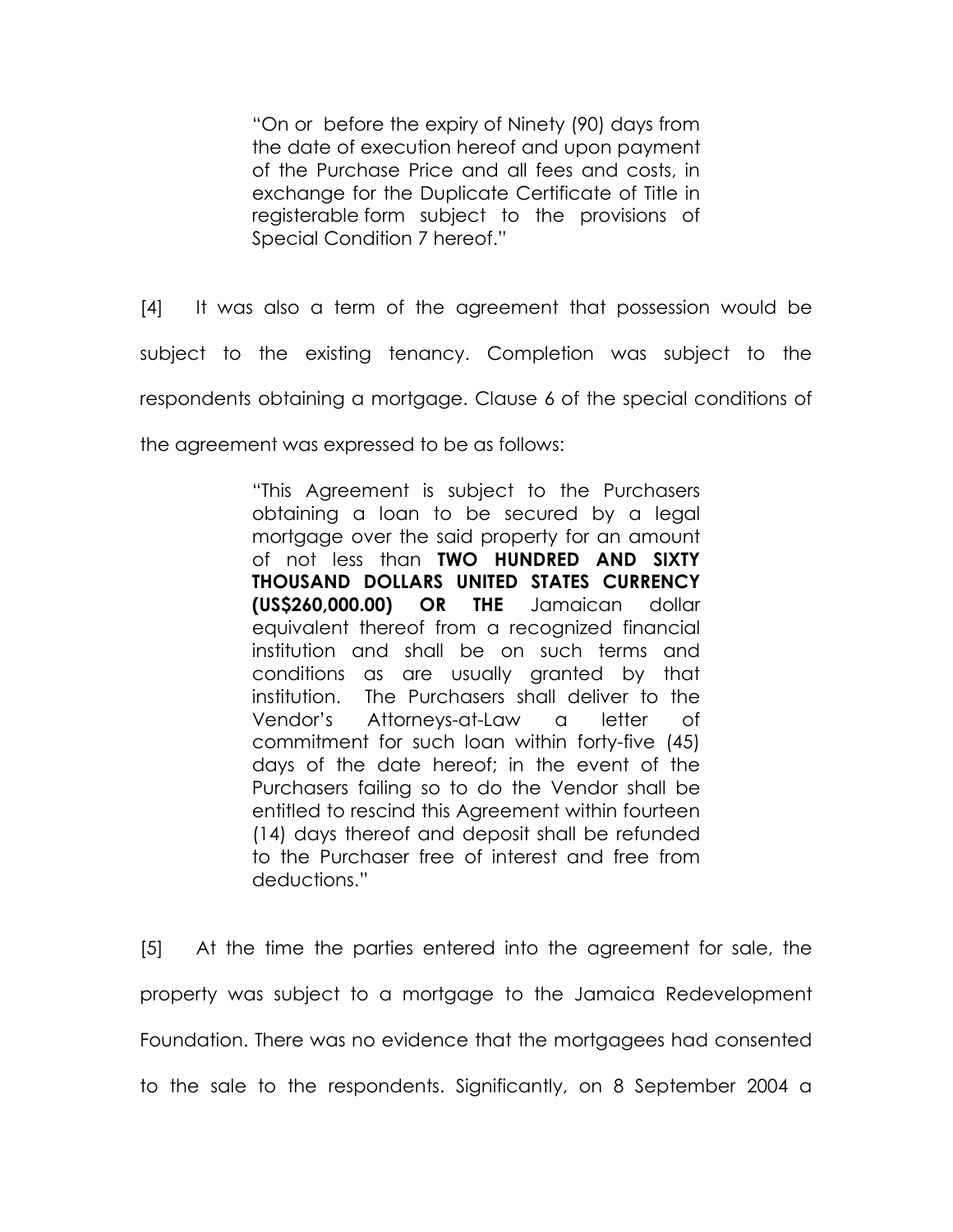Receiver was appointed in respect of the property and the respondents ceased to pay rent after that time.

[6] By letter dated 9 March 2005, the respondents' attorneys-at-law wrote the appellant's attorneys-at-law advising them that there were defects in the title. On 22 April 2005, Messrs Livingston Alexander and Levy, acting on behalf of Scotia Building Society from which the respondents had secured a mortgage undertaking, wrote to the appellant's attorneys-at-law informing them that it required a perfect title prior to releasing the balance of the purchase money. The appellant was unable to complete the transaction for two reasons, namely, a defect in the title and the acquisition of the land by the government for the building of a highway.

[7] A notice to complete was served on the appellant on 4 May 2007. The appellant being unable to effect transfer of the said lands by producing the document of title, impelled the respondents, on 17 July 2007, to bring an action against her by way of a claim form accompanied by particulars of claim, claiming specific performance of the contract. There was also a claim for damages "in excess of JA\$4,368,338.85" as well as the sum of US\$110,000.00 being the fees and expenses incurred by them because of the appellant's breach of the contract. The appellant was served with the claim form and the particulars of claim. However, the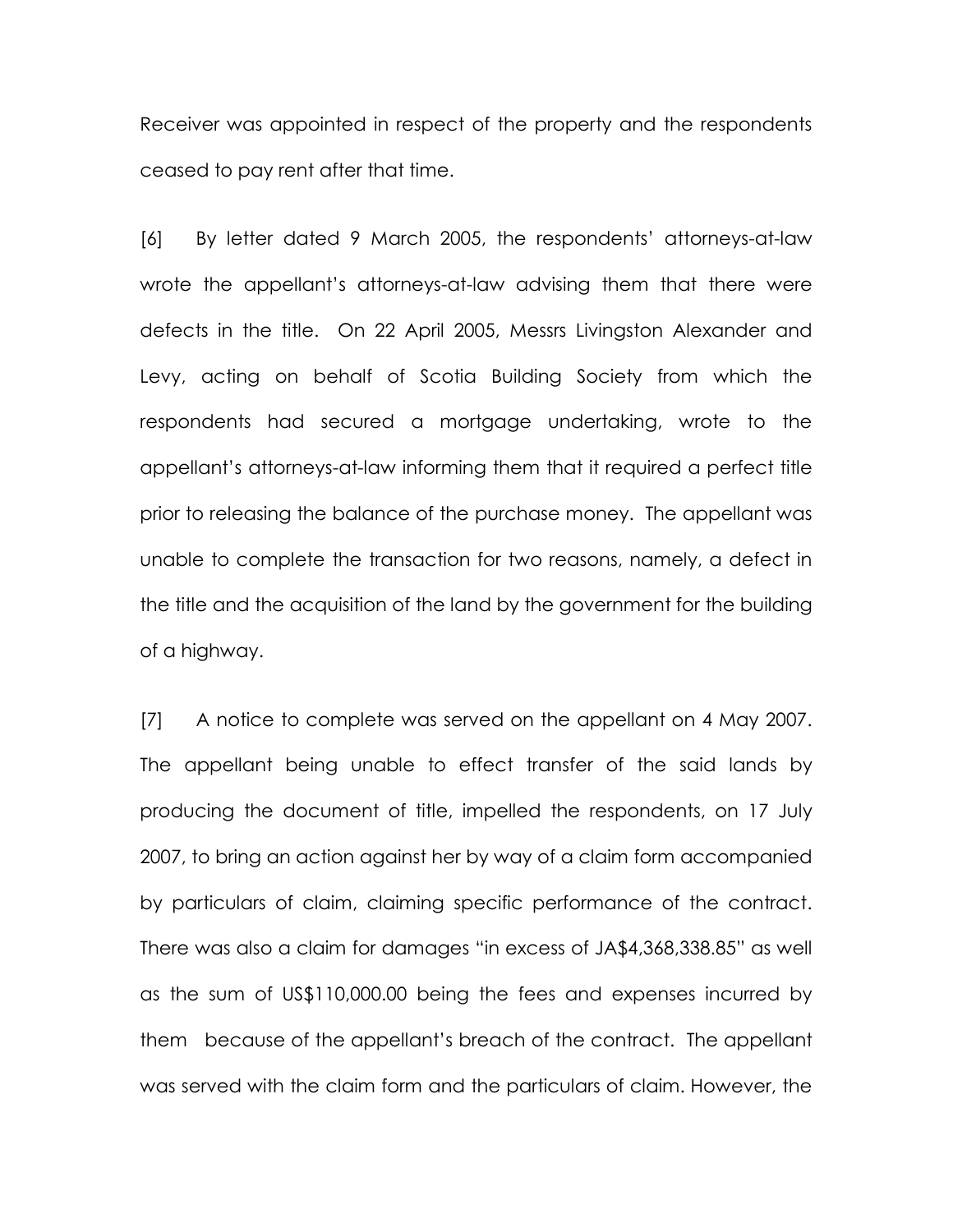prescribed notes for defendants (form 1A), the form of acknowledgement of service (form 3) and the form of defence (form 5) were not served. The appellant did not file an acknowledgement of service.

[8] On 18 October 2007, the respondents filed a request for judgment in default of acknowledgment of service. On 29 October 2007, the respondents filed an amended claim form and particulars of claim, adding Jamaica Redevelopment Foundation as a defendant. Included in the amended pleadings were additional averments as well as a claim for an injunction. The amended documents were served on the Jamaica Redevelopment Foundation but not on the appellant. The claim against the Jamaica Redevelopment Foundation was discontinued on 20 November 2007. On 26 November 2007 the appellant was served with a copy of the default judgment. The Jamaica Redevelopment Foundation, in the exercise of its power of sale as a mortgagee, sold the property to Postroad Ltd to which it was transferred on 3 December 2008.

[9] The appellant, on 30 November 2007, filed a notice of application for court orders with an affidavit in support thereof seeking to have the default judgment obtained by the respondents set aside and to have an extension of time to file her defence. The appellant sought to have the default judgment set aside on the ground that the judgment was wrongly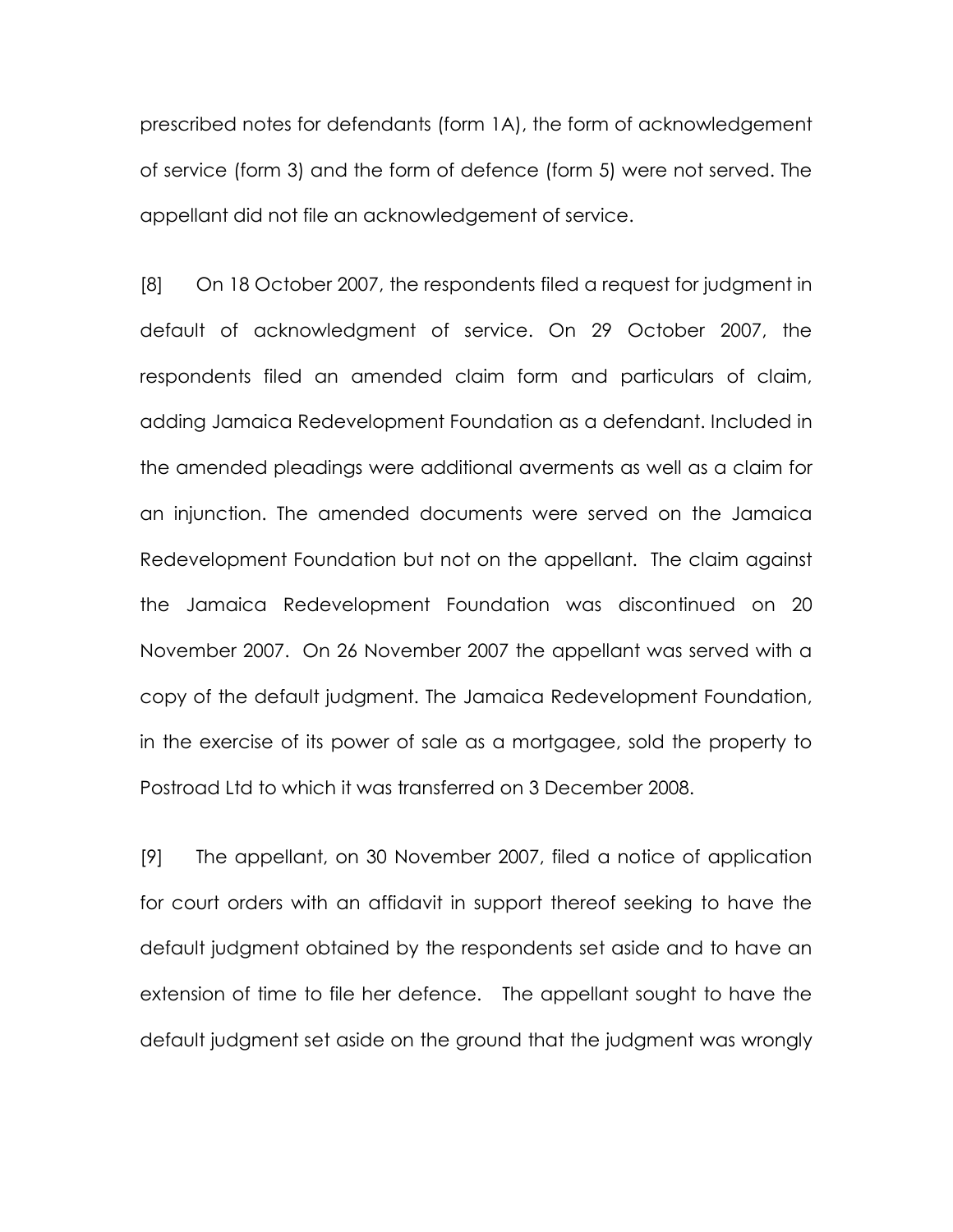entered due to the respondents' failure to comply with rule 8.16 (1) of the Civil Procedure Rules ("CPR").

[10] In dealing with the question of the setting aside of the judgment in default, the learned judge took into consideration rule 8.16 (1) which prescribes as follows:

| "8.16(1) | When a claim form is served on a       |
|----------|----------------------------------------|
|          | defendant, it must be accompanied by - |

- a. a form of acknowledgement of service (form 3 or 4);
- b. a form of defence (form 5);
- c. the prescribed notes for defendants (form 1A or 2A);
- d. a copy of any order made under rules 8.2 or 13; and
- e. if the claim is for money and the defendant is an individual, a form of application to pay by installments (form 6);
- (2) There must be inserted on each form
	- a. the address of the registry to which the defendant is to return the forms;
	- b. the title of the claim; and
	- c. the reference number of the claim.
- (3) Where there is a standard defence form appropriate to the particular case set out in a practice direction, the form sent to the defendant must be in a standard form of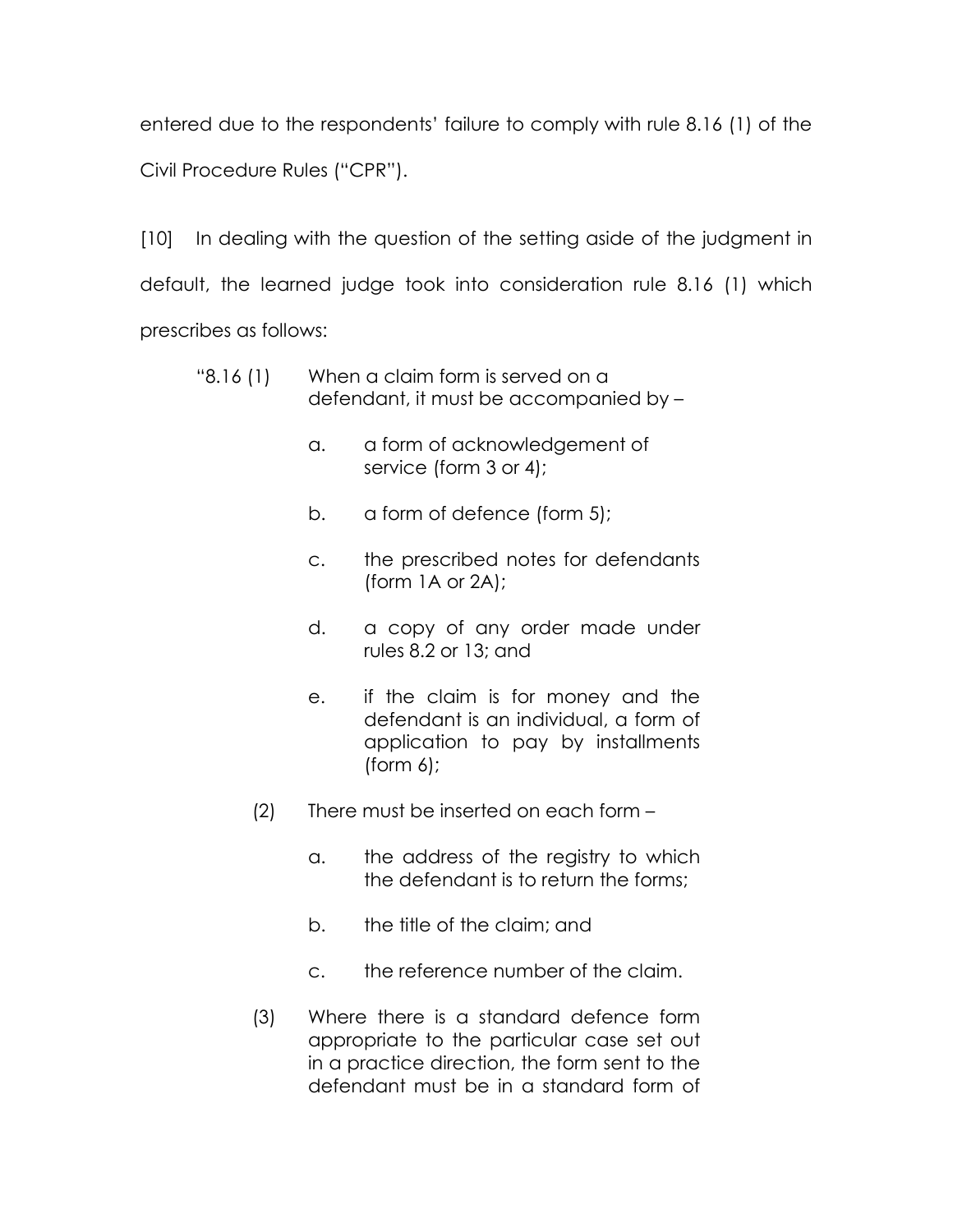that type."

[11] He noted that the forms to which reference is made under (a), (b) and (c) of the rule were not served on the appellant. He then went on to examine and analyze the contents of the relevant forms. He did not fail to acknowledge that their contents comprise important information which makes service of these forms mandatory. Thereafter, he, concluding that service of the documents was a mandatory requirement, set aside the default judgment on the ground that it had been irregularly entered.

[12] Rule 8.16 (1) expressly specifies that, at the time of service, the requisite forms must accompany the claim form. The language of the rule is plain and precise. The word "must', as used in the context of the rule is absolute. It places on a claimant a strict and an unqualified duty to adhere to its conformity. Failure to comply with the rule as mandated, offends the rule and clearly amounts to an irregularity which demands that, in keeping with the dictates of rule 13.2, the default judgment must be set aside. The learned judge was correct in so doing.

[13] The learned judge, having set aside the judgment, heard further submissions, then proceeded to conduct a case management conference and entered summary judgment on the ground that the appellant did not have any real prospect of successfully defending the claim.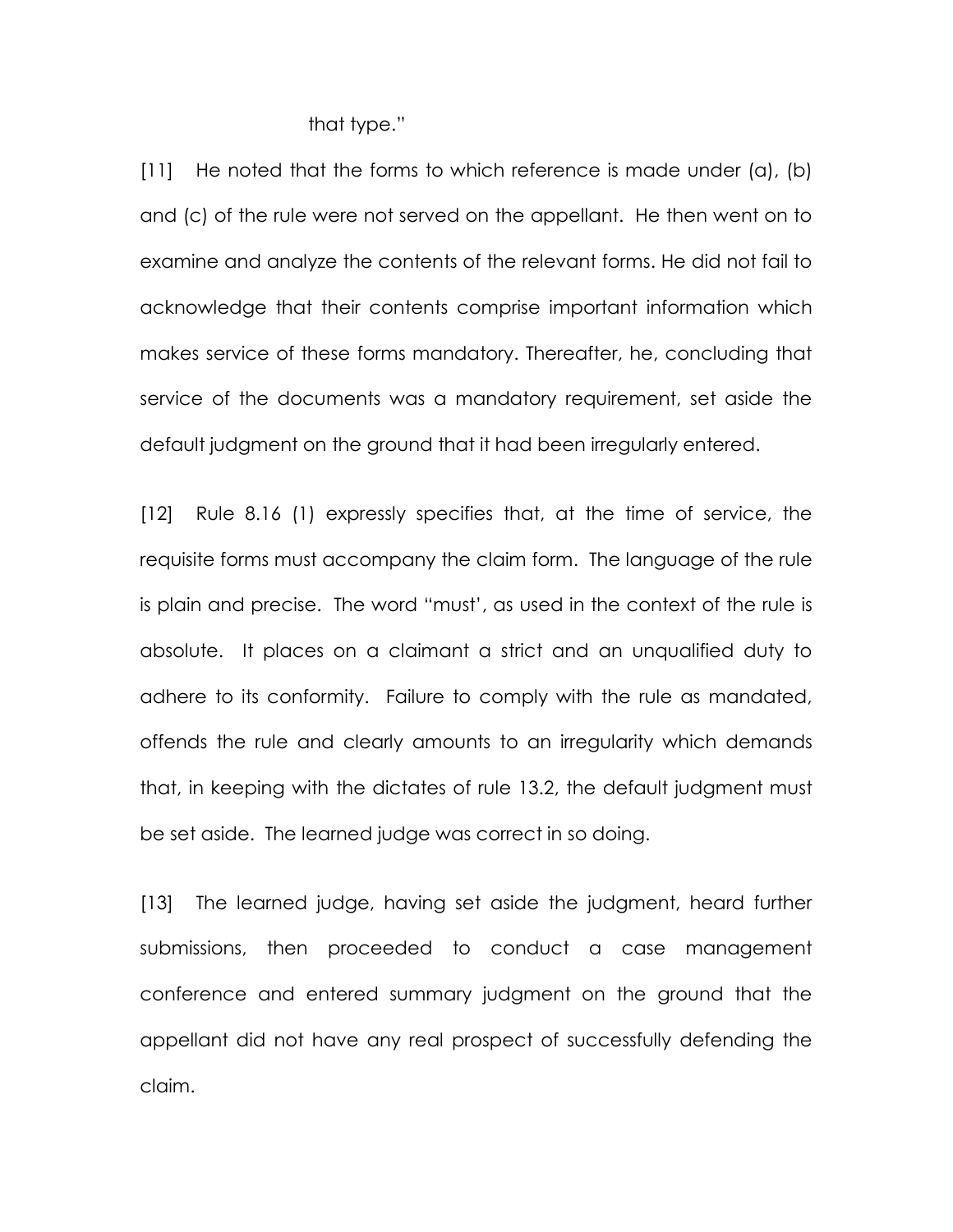[14] The appellant filed nine grounds of appeal. Eight of these grounds

can be considered simultaneously. They are as follows:

- "(a) That the Learned Judge erred as a matter of law, In that, he failed to apply and/or misapplied the correct principles of law and the proper considerations relevant to the effects of an amendment on the statement of case as originally filed (see Warner v Sampson (1959) 1 All ER 120);
- (b) That the Learned Judge failed to appreciate that there was no or no valid claim before the Court owing to the Respondents/Claimant's failure to serve the amended Claim Form filed on the 29<sup>th</sup> October 2007 on the Appellant/Defendant (see: CPR 8.14).
- (c) That the Learned Judge erred when he failed to consider on the evidence before him that the Appellant/Defendant had established a real prospect of successfully defending the claim based on the existence of the mortgage (i.e. encumberance) which was registered on the property and known to all parties;
- (d) That the Learned Judge erred in fact when he found that the Respondents/Claimants had discontinued the amended claim against the Appellant/Defendant as the same was only discontinued against the 2nd Defendant, Jamaica Redevelopment Foundation Inc. on the 20th day of November 2007;
- (e) That the Learned Judge erred when he failed to consider on the evidence that the Respondents' (sic) Claimants were unable to purchase the property from the Mortgagee, Jamaica Redevelopment Foundation Inc., due to its lack of consent and the effect of that failure on the Respondents/Claimants' ability to conclude the Agreement for Sale due to the continued existence of the encumberance;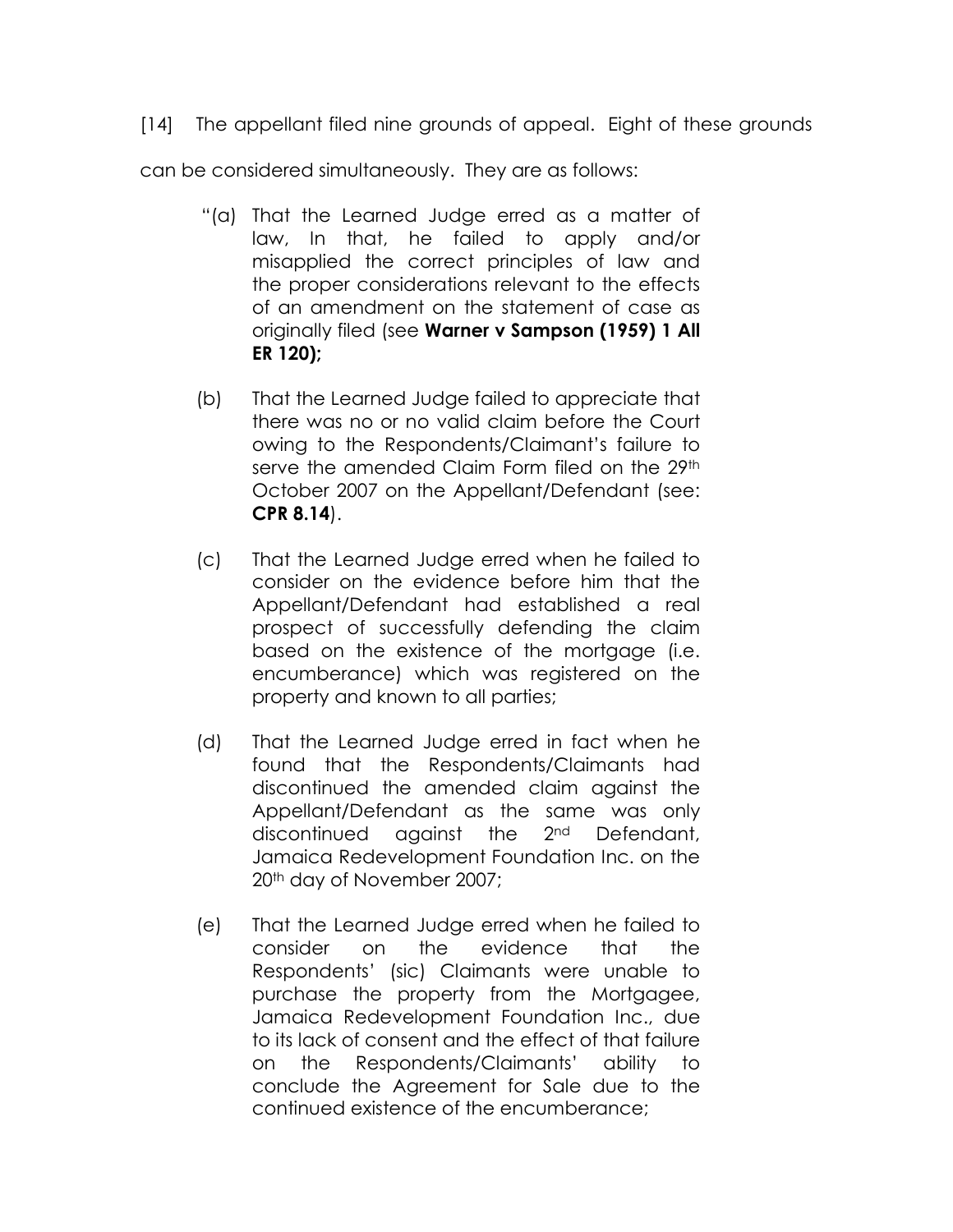- (f) The Learned Judge erred when he failed to consider that there was no obligation on the Appellant/Defendant to file a Defence as the amended claim had not been served as at 17th day of July 2009;
- (g) …
- (h) That the Learned Judge erred when he failed to afford the Appellant/Defendant the opportunity to produce evidence of a Defence as the Judgment in Default having been set aside as of right (due to irregularity) was reinstated immediately; and
- (i) The Learned Judge erred when he failed to appreciate that there was no application before the Court for Summary Judgment or to Strike out the Defence as disclosing no reasonable prospect of succeeding."

[15] The following counter notice of appeal was filed by the

respondents:

- "(a) That the Learned Judge in Chambers erred when he failed to consider the fact that the categories of irregularities warranting the automatic setting aside of a Default Judgment has been significantly narrowed by the new Civil Procedure Rules
- (b) That the learned judge erred in finding that the failure to file the prescribed notes etc. was amongst the categories of items listed at Rule 12.4 of the CPR, which were prerequisites for the entry of a valid judgment
- (c) That the learned judge erred in failing to have regard to the fact that the consequence of the failure to comply with a rule requiring service of a prescribed notes, etc, was not specified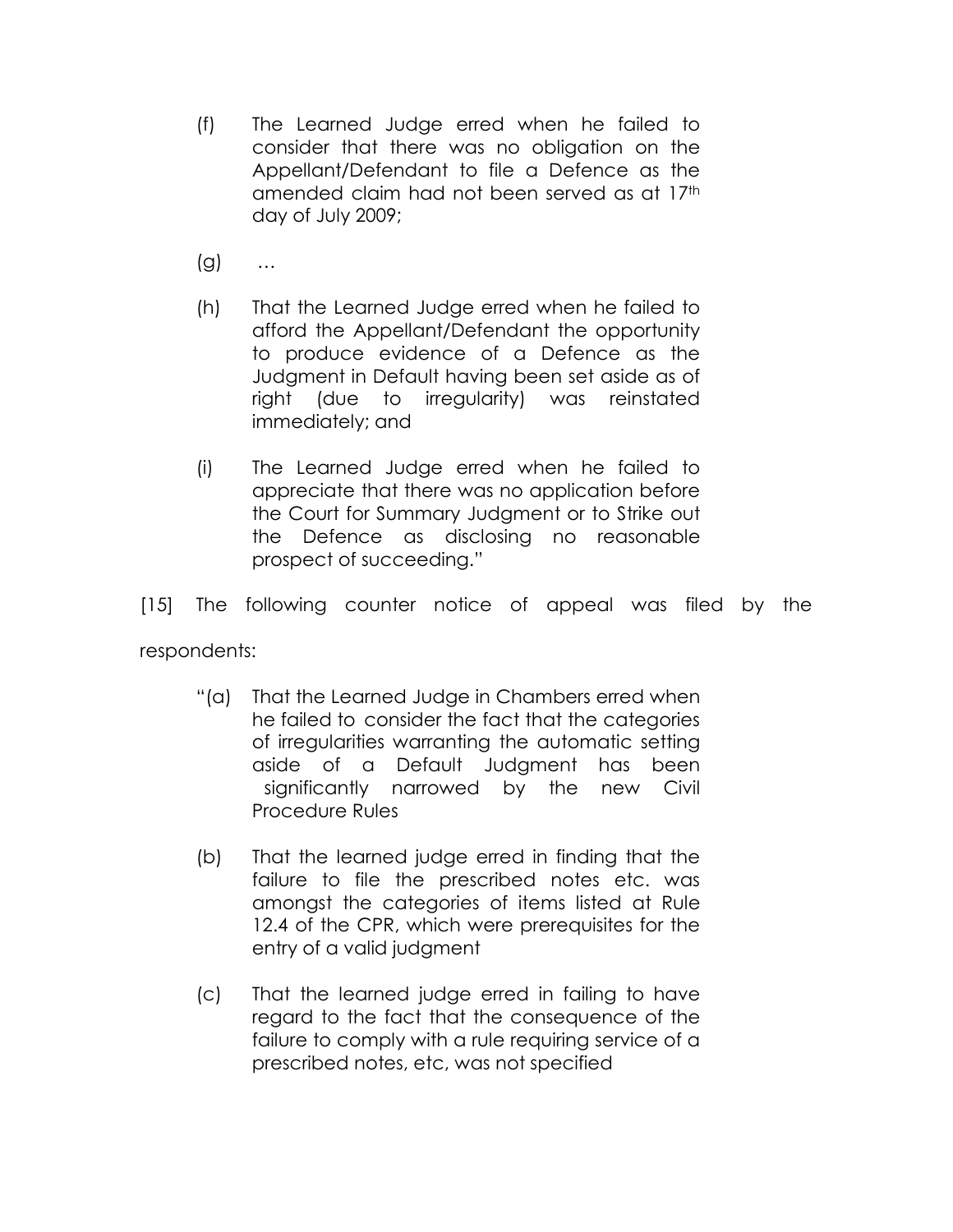- (d) That the learned judge erred in failing to consider and give effect to CPR r. 26.9(2) and the overriding objectives by refusing to recognize that the failure to comply with a rule, practice direction or court order does not automatically invalidate any step taken in the proceedings.
- (e) That the learned judge erred in failing to give effect to **CPR r. 26.9(3)** and the overriding objectives which empowered the court in the circumstances outlined at (c) above to make an order to put matters right.
- (f) That the learned judge failed to recognize that in circumstances where the Appellant/Defendant had admitted in Affidavit evidence that she has not been prejudiced by the omission of the prescribed notes, etc., this was an appropriate case to give effect to CPR r. 26.9 and the Court's case Management powers generally
- (g) That the effect of the Learned Judge's ruling is to equate the failure to serve Prescribed Notes, etc with the failure to file a Claim Form.
- (h) That the learned judge erred in not finding that the regularly entered default judgment should stand in circumstances where he was of the view that the Defendant has no real prospect of successfully defending the claim."
- [16] The appellant filed a counter notice to the counter notice of

appeal which was couched in the following terms:

"(a) The Learned (sic) was correct in finding that the Judgement in Default entered on the 20<sup>th</sup> day of October 2007 in favour of the Respondents (hereafter referred to as "the Keanes") was irregular as the usual undertaking given upon obtaining an injunction is to file pleadings, in this case amended pleadings.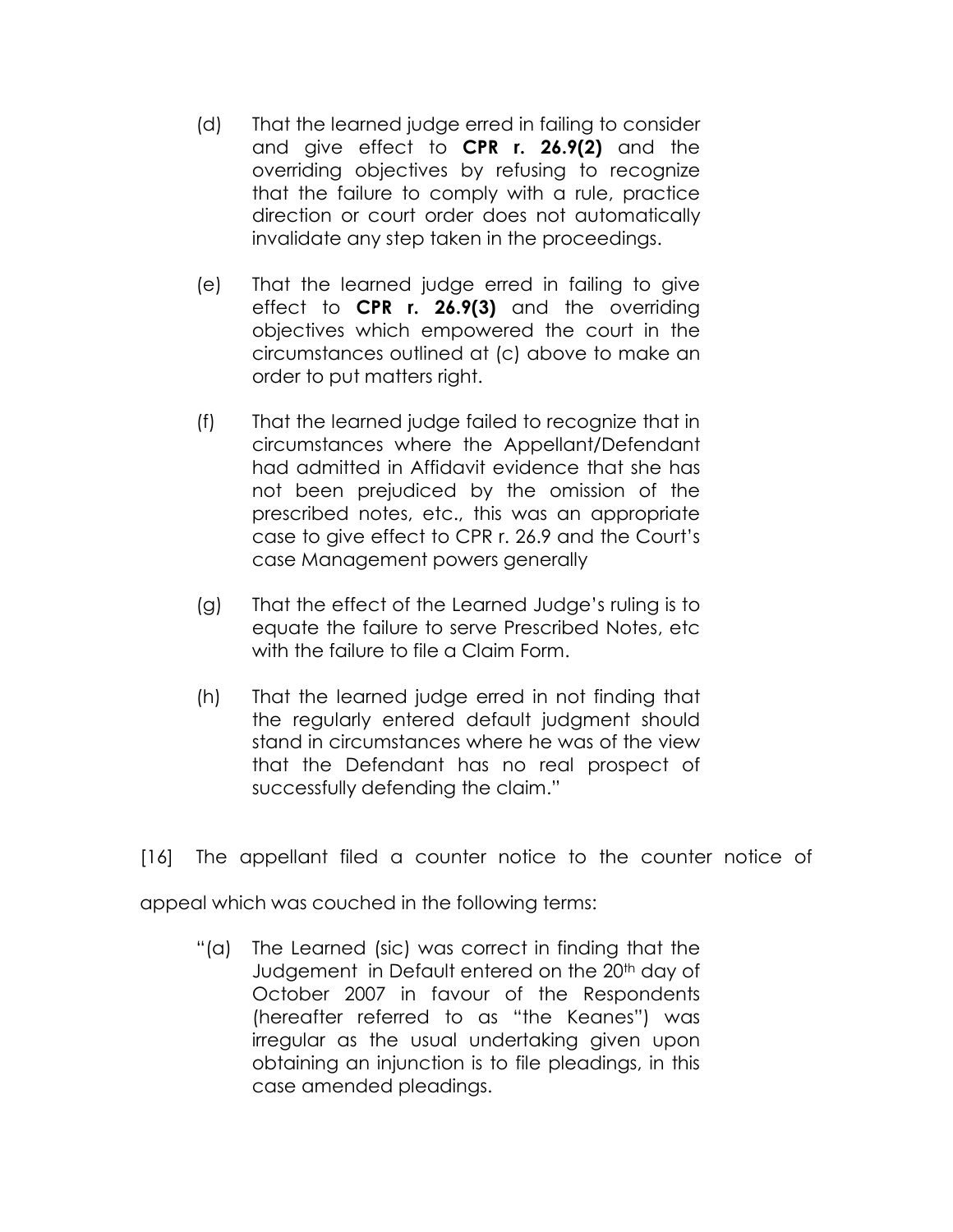- (b) The Learned (sic) was correct in finding that the Judgment in Default entered on the 29th day of October 2007 was irregular in light of the fact that on or around 18th October 2007, the Keanes filed for interlocutory Judgement in Default of an Acknowledgement of Service in circumstances where they were going to amend their pleadings.
- (c) The Learned Judge was correct in finding that the Judgement in Default entered on the 29th October 2007 was irregular as on the 29th October 2007, the Keanes filed an Amended Claim Form and Particulars of claim, wherein they sought to add Jamaica Redevelopment Foundation Inc. as the 2nd Defendant to the proceedings and include a prayer for injunctive relief and that the said claim was filed on the same day the Judgement in Default was entered against Dorothy Vendryes.
- (d) That the Learned Judge was correct in finding that the Judgement in Default entered on the 29<sup>th</sup> October 2007 was irregular as the principles of law establish that the effects of an amendment on the statement of case is that the amendment replaces the claim as originally filed and relates back to the date of filing (see **Warner v Sampson** [1959] 1 All ER 120]. Accordingly the Judgement in Default entered on the 29th October 2007 was premature, as the amended claim had not been served."

[17] Mr Earle argued that the judgment in default is a nullity, as, at the time of the entry of the judgment, the original claim had ceased to exist. The original claim, he submitted, being not in existence would no longer define the issues between the parties to be resolved at a trial and as a consequence, it could not have properly formed the foundation upon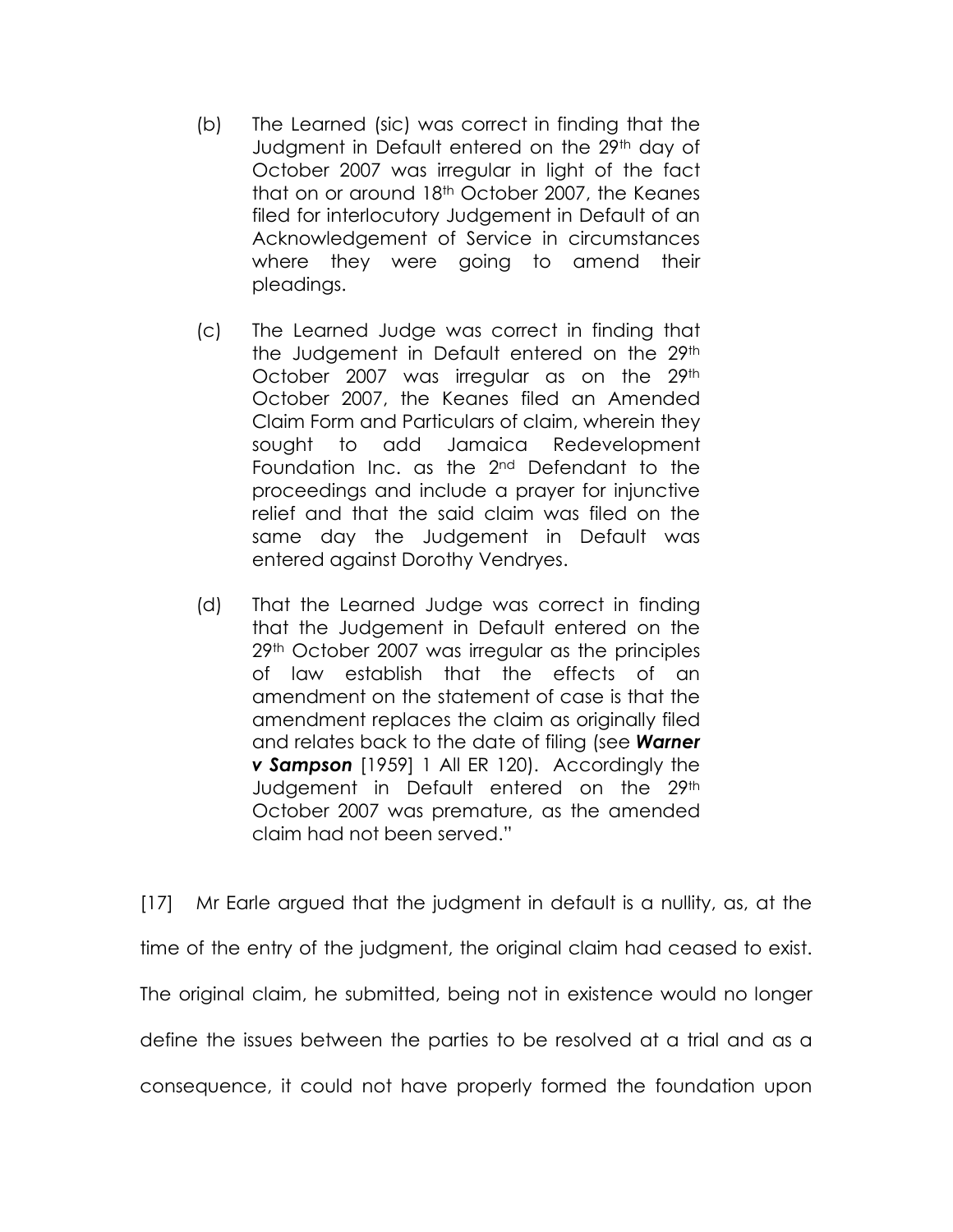which a default judgment could have been entered. The amended claim related back to the date of the filing of the original claim and this, the learned judge failed to appreciate, he argued. He cited the case of Warner v Sampson & Anor [1959] 1 All ER 120 in support of these submissions. The learned judge, he argued, erred when he determined that the respondents had discontinued the amended claim and that the appellant had no real prospect of successfully defending the claim. He further submitted that the learned judge failed to give consideration to the evidence that the appellant was unable to purchase the property from the mortgagee due to lack of consent which effectively affected the respondents' ability to complete the contract of sale. In any event, he argued, on the date of hearing of the application the appellant having not been served with the amended claim form and particulars of claim was under no obligation to file an acknowledgement of service or defence.

[18] It was Mr Jones' submission that the case of **Warner v Sampson** is inapplicable, in that the amendment to the claim was made after the entry of the default judgment and the amended particulars of claim was irrelevant so far as the appellant was concerned. The learned judge, having determined that the default judgment had been irregularly entered was not obliged to hold a case management conference as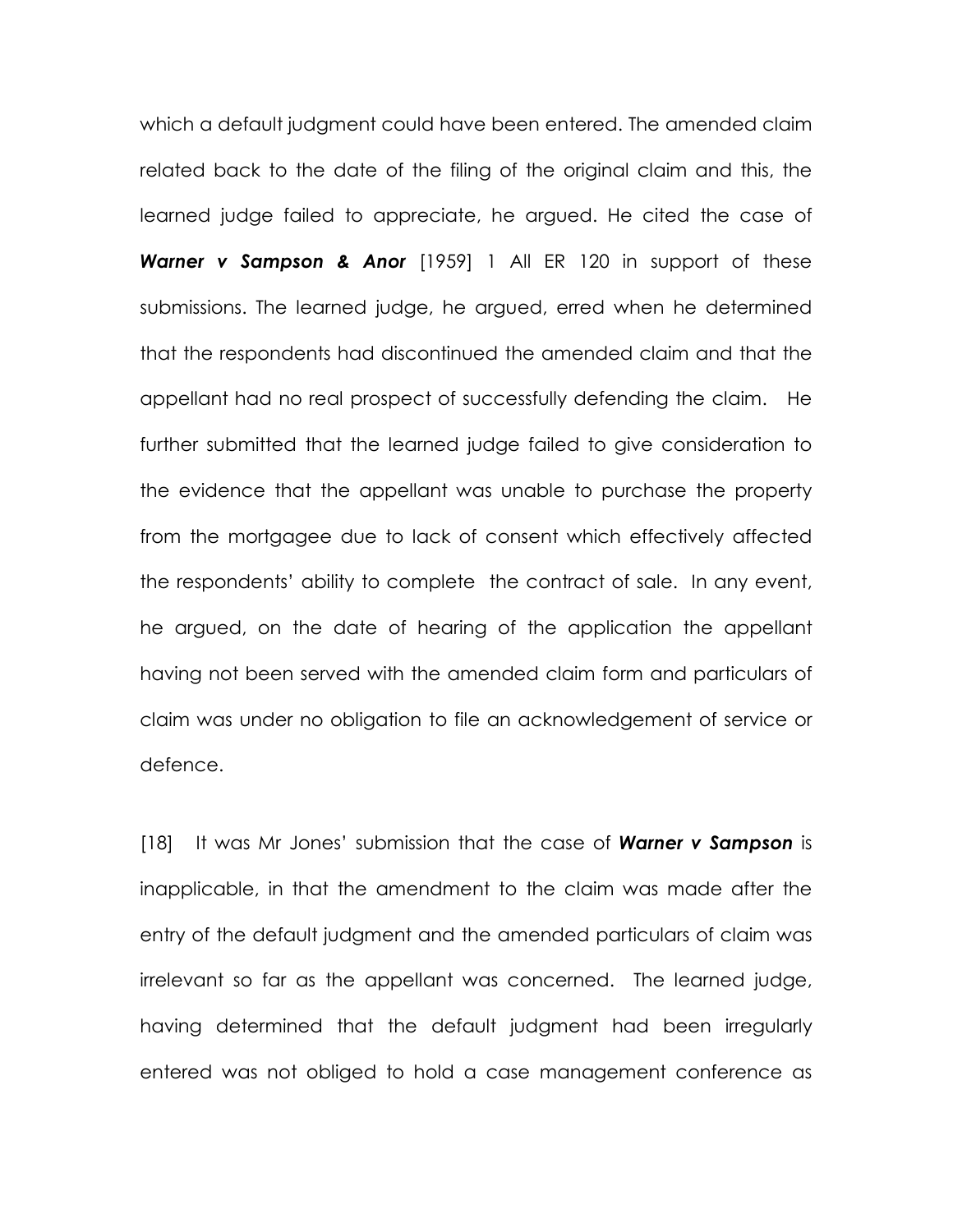there was no filed defence before him and the respondents' amended claim had not been served, he argued. Accordingly, the learned judge recognized the necessity of applying rule 1.2 of the C.P.R. and correctly proceeded to utilize his powers under rule 15.2, he submitted. He further submitted that the defence is unsound, legally and factually. He argued that the fact that the property was sold by the mortgagee does not mean that there was no consent and there was no condition in the agreement that the sale should be made subject to the mortgagee's consent as the matter of the consent was never an issue. He argued, however, that the evidence before the learned judge suggested that there was consent. The appellant placed reliance on a breach of the rental contract as a reason for not proceeding with the agreement when there is nothing in the agreement supporting this contention, he argued. There was no duty on the part of the respondents to have inquired into the title prior to the contract and the deficiencies in the title were not caused by any intervening circumstances as alleged by the appellant.

[19] Before embarking upon a review of the appeal and counter notices of appeal, it is necessary to address an issue as to whether the default judgment was extracted prior to or after the filing of the amended pleadings. Mr Earle submitted that on 29 October 2007 the respondents sought an injunction and in paragraph 9 of the affidavit in support of their application they stated that they "were on the verge of obtaining a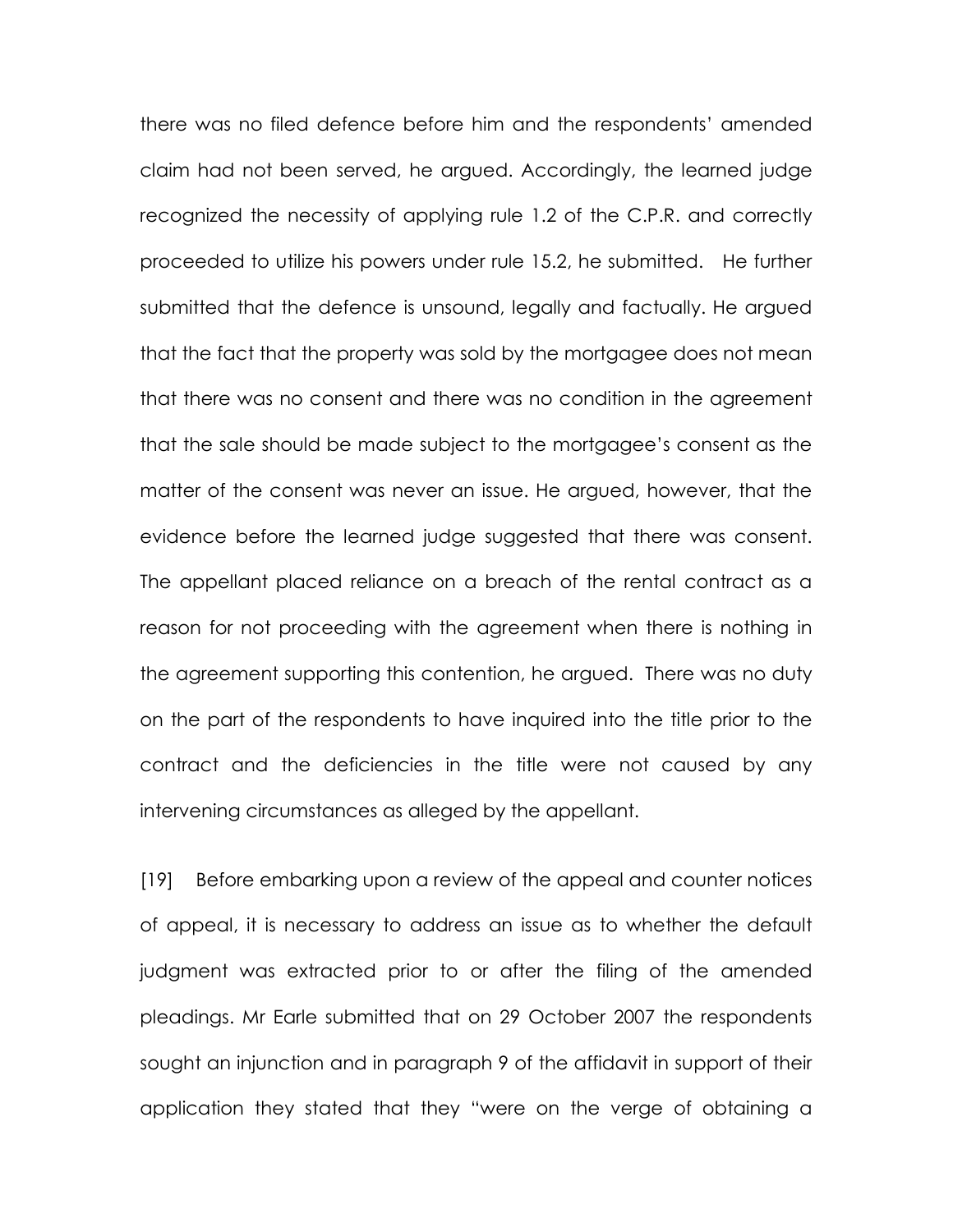default judgment" against the appellant. This, he argued, shows that the judgment was extracted after the filing of the amended pleadings. We are in agreement with Mr Earle that at the time of entry of the default judgment the amended pleadings had already been filed.

[20] The appellant had not denied that she was served with a copy of the claim form and the particulars of claim filed on 17 July 2010. Her complaint, however, was that she had not been served with a copy of the prescribed notes for defendants, and the requisite documents which ought to have accompanied the claim form. As the learned judge rightly appreciated, these were essential documents of which the appellant ought to have notice.

[21] It is perfectly true, as submitted by Mr Earle, that the application to set aside the judgment was under rule 13.2. The application was not under rule 13.2(3) which provides for the setting aside of a regularly entered judgment. Rule 13.3(6) permits a judge to embark upon a case management conference where a judgment has been regularly entered. The setting aside in this case would be confined to rule 13.2(2) which reads:

"13 (1) …

 (2) The court may set aside judgment under this rule on or without an application."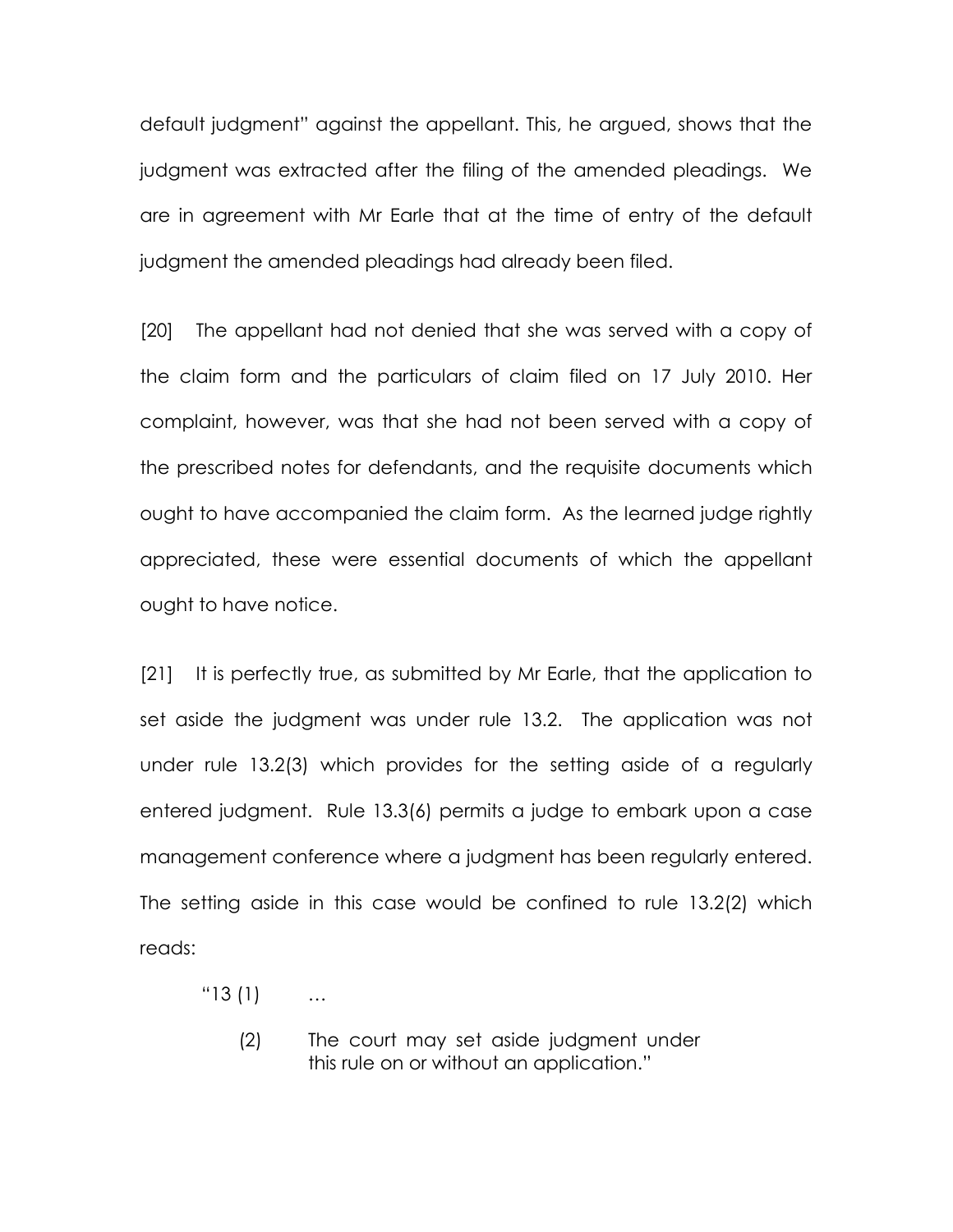Having set aside the judgment, the critical question is whether the learned judge was empowered to have conducted a case management conference and to have granted summary judgment in favour of the respondent.

[22] Before entering summary judgment, the learned judge recounted the allegations as disclosed in the original claim. He went on to state at paragraphs 22, 23, 24, 25, 26, 27, 28, 29 and 30, the following:

- "22. At the time of the agreement, it was common ground that the property was encumbered and Mrs. Vendryes was seeking to realize the property so that she could pay off the mortgage.
- 23. It turned out that Mrs. Vendryes was not able to pass good title to Dr. and Mrs. Keane. Also the mortgagee eventually sold the property to a third party. The claimants have sued Mrs. Vendryes for breach of contract.
- 24. Mrs. Vendryes's defence, reduced to its core, is that it was a condition precedent to completion of the sale agreement that the Keanes were to honour their lease agreement by making payment as and when the rent became due and that failure by them meant that the sale agreement could not be completed.
- 25. She also adds that she could not complete the sale because of supervening activities by the Government. By this she was referring to the compulsory acquisition of the property by the Government of Jamaica for the North Coast Highway Project.
- 26. For good measure, Mrs. Vendryes counter claims for what she alleges is the outstanding rent. This counter claim is not part of my deliberation.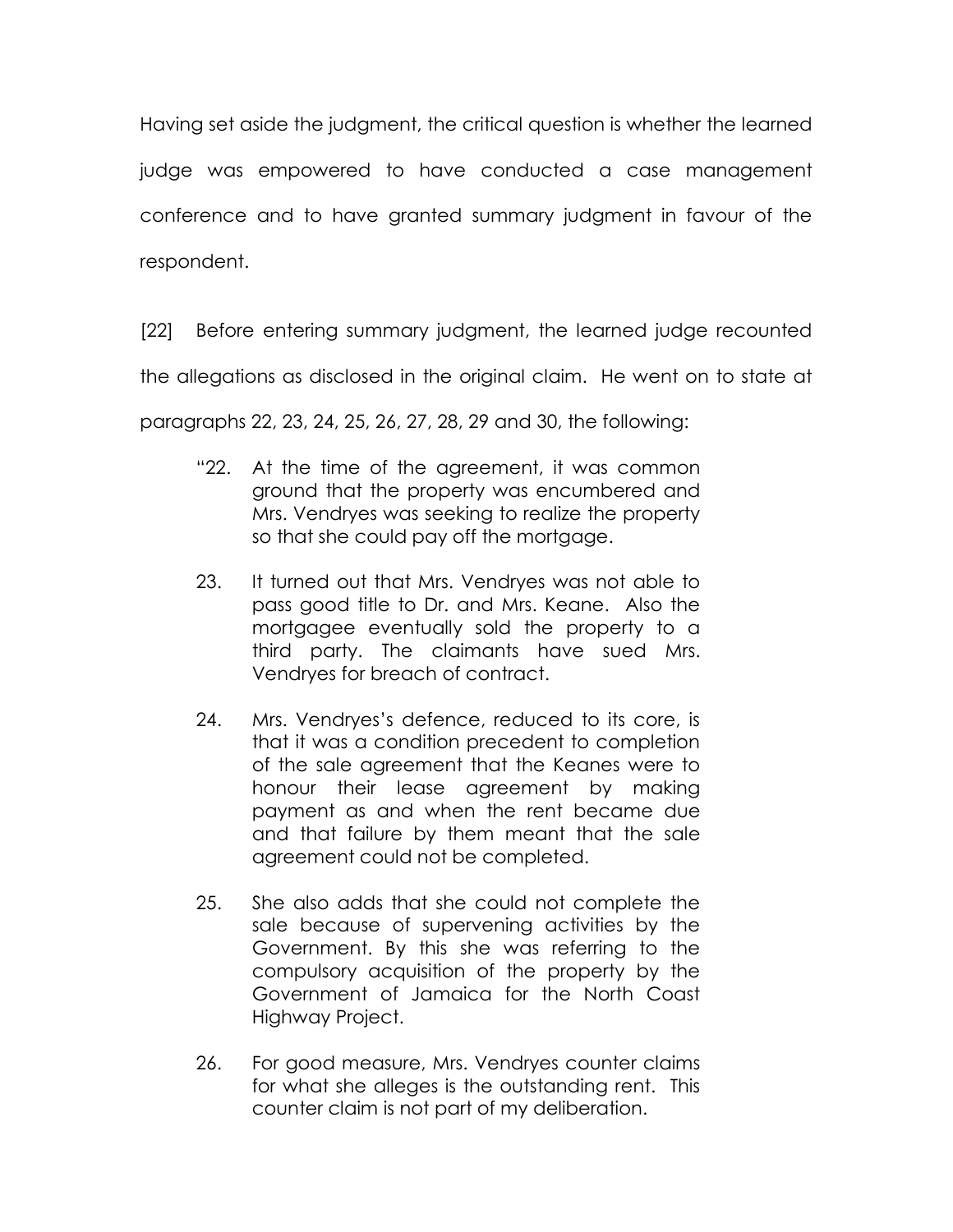- 27. The claimant's response was direct. They say that there is no such term in the sale agreement and there was no such understanding between the parties.
- 28. It is common ground that none of the sale agreements reflect such an understanding.
- 29. The crucial paragraph on the completion point in the proposed defence reads:

Paragraph 11 of the Particulars of Claim is denied. The Defendant avers and states that there are two concurrent agreements which governed the parties. The Claimants have failed to perform the terms of the lease agreement which is a condition precedent to the completion of the Agreement for sale.

30. The proposed defence at paragraph 13, refers to supervening events over which she had no control."

[23] Then, at paragraphs 41 and 42, he arrived at the following

conclusion:

- "41 … It is my view that the defendant does not have any real prospect of successfully defending the claim. It is simply incredible to believe that through all this negotiation, if the parties really intended to make payment of rent a condition of completion of the sale, they would have failed to make provision for it or even mention before now.
- 42 There is no substance to the defendant's case. The reference to supervening events which prevented the defendant from acting in accordance with the terms of the contract may be a reference to the doctrine of frustration. I am not saying that it is, but simply to say that supervening events prevented completion of the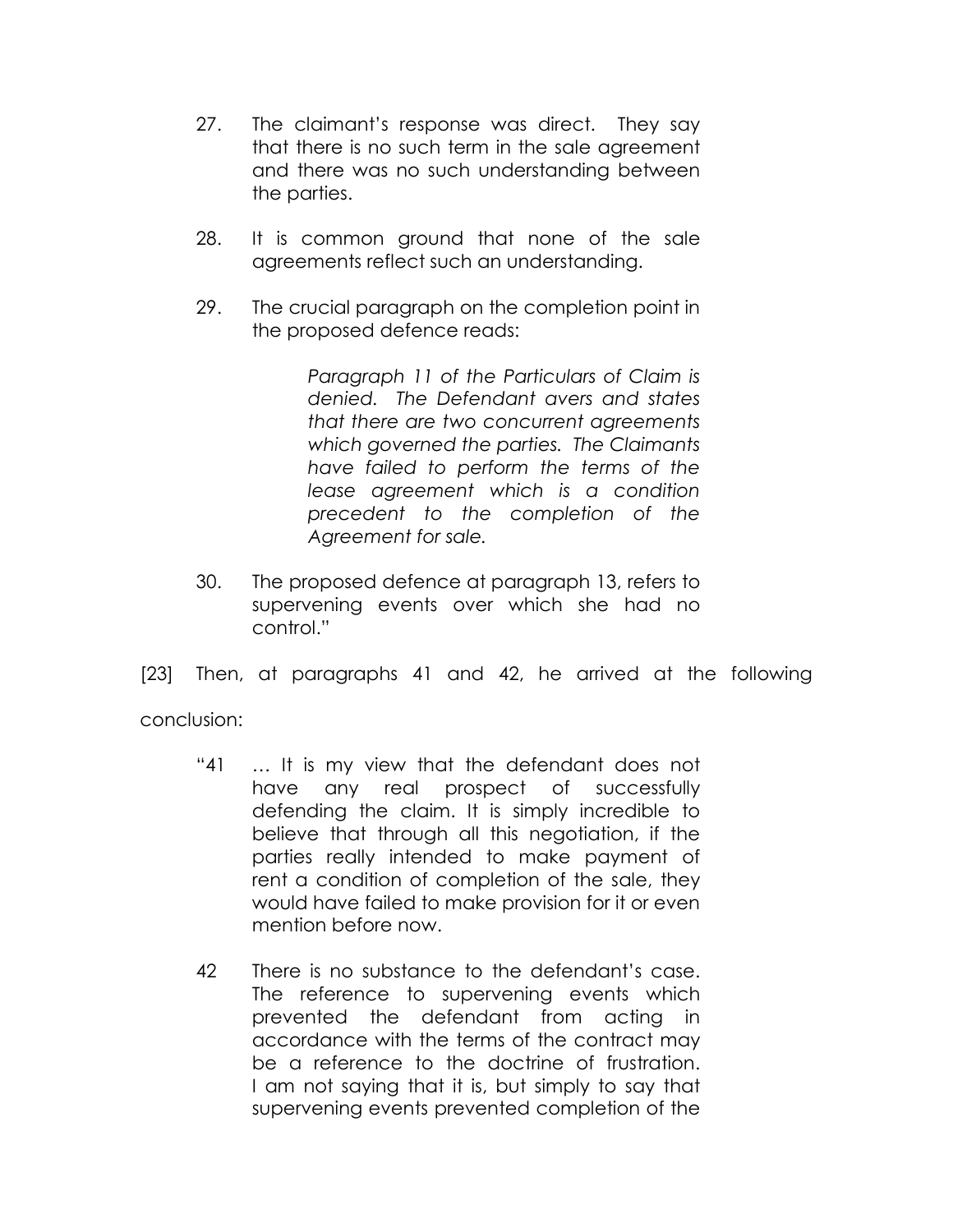contract, in the context of this case, cannot avail the defendant. The Government acquiring the land is not an extraordinary or unusual event. The vendor could have managed this risk by including an appropriately drafted term of the contract. She decided not to do so and so must live with the consequences."

[24] It was his view that he was permitted to exercise case management powers and to enter summary judgment against the appellant under rule 15.2 of the CPR. He declared that at any stage of the proceedings, a judge is not precluded from exercising case management powers and award summary judgment, if, at the time of setting aside a default judgment and after being acquainted with the contents of a defence, the question as to a reasonable prospect of success arises.

[25] The amended claim form and amended particulars of claim were not served on the appellant. These pleadings formed part and parcel of the court's record and were before the learned judge. He erroneously found that the amended claim form was discontinued against the appellant. Obviously, in so doing, he failed to recognize that the amended claim form was discontinued against the Jamaica Redevelopment Foundation only. Surprisingly, he ignored the fact that the amended claim form and amended particulars of claim were the effective pleadings before him.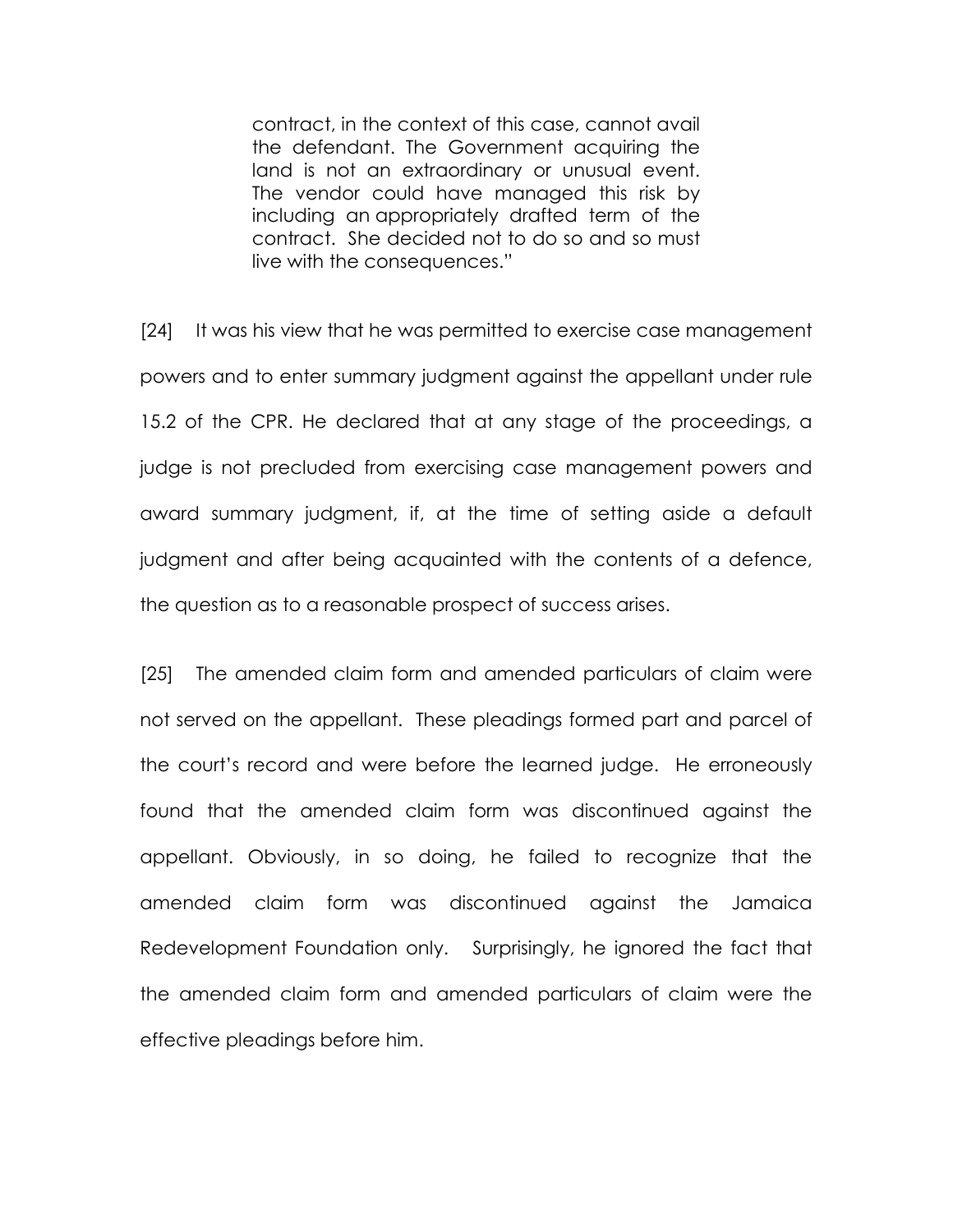$[26]$  In **Warner v Sampson and Anor**  $[1959]$  2 WLR 128 an action was brought by the landlord for possession of demised property, specifying breaches of certain covenants in a lease. The defendant Sampson allowed a judgment to proceed by default but a defence was filed by the other defendant, a Miss Gandy. The judgment was set aside and an amended defence was delivered by Miss Gandy admitting the lease and the landlord's title but counter claiming for relief from forfeiture. Hodson LJ in speaking to the effect of the amended defence said at page 128:

> "The defence in question is a pleading which is capable of amendment like any other pleading. Once it is amended it takes the place on record as part of the pleadings setting out the issues upon which the action will be tried."

[27] The claim form upon which the learned judge proceeded lacked validity, in that it was not in compliance with rule 8.16(1). It would have been a nullity and ought not to have been acted upon. The averments in the amended claim form and the particulars of claim related back to the date of the filing of the original claim. They raised issues which had not been pleaded in the original claim and most importantly they were not served on the appellant. These pleadings, not having been served, the leaned judge would not have been in a position to have conducted a case management conference or even to have considered the efficacy of the proposed defence and counter claim.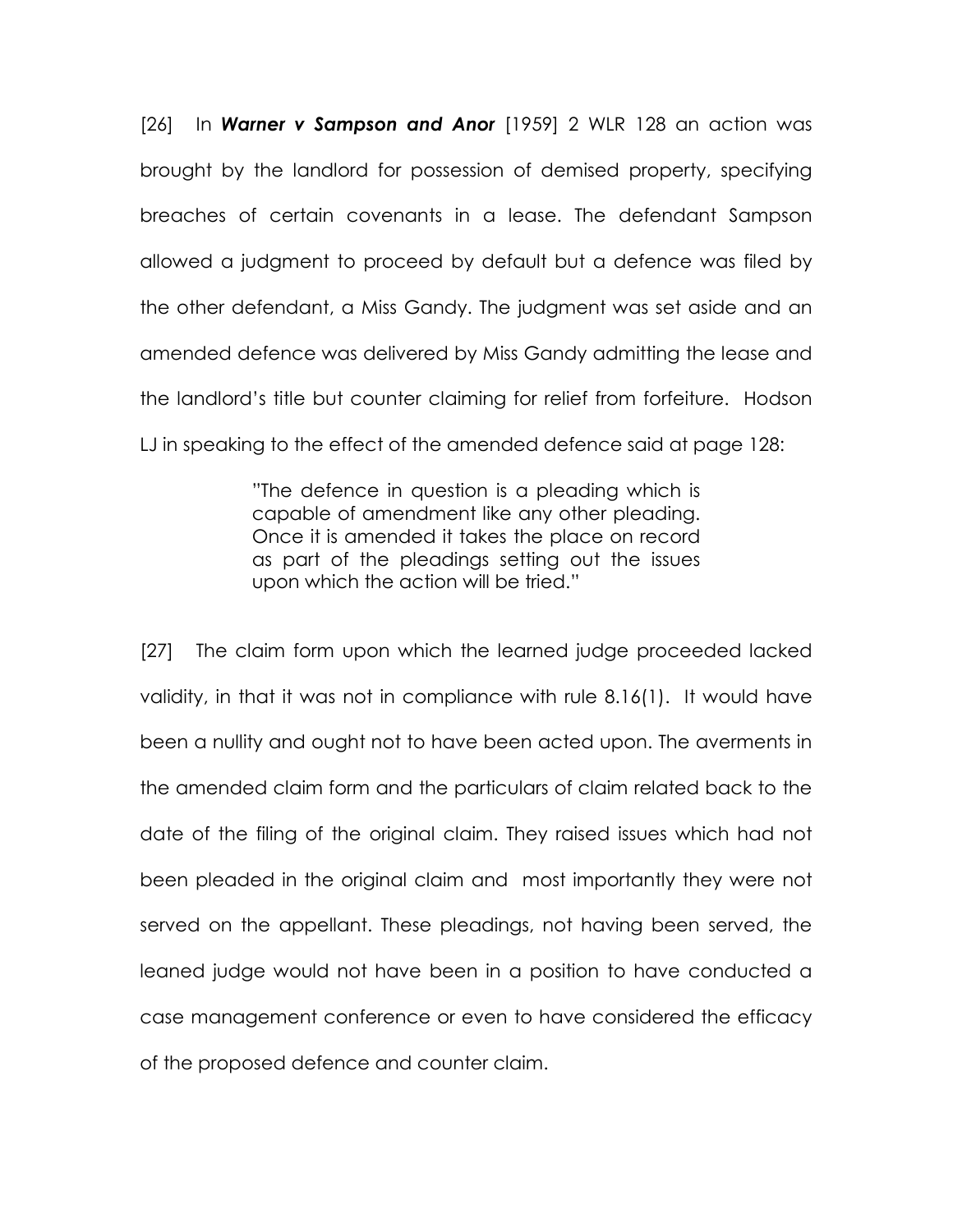[28] The respondents raise a number of issues in the amended pleadings which had not been included in the original claim as well as a claim for an injunction. These amended documents stood as substitutes for the invalid original pleadings. The appellant would not have been required to defend the averments outlined in the amended pleadings until she was served. Accordingly, the application for an extension of time by the appellant to file a defence was premature. In the circumstances, no leave would have been required by her to file a defence as the time for so doing would not have expired.

 [29] The learned judge having set aside the judgment could not have invoked rule 13.3(6). He had an obligation to have taken into account the non service of the respondents' amended pleadings. The appellant's right to defend would only arise after service. Consequently, subsequent to the service of these pleadings, the appellant would, then and only then, be required to file a defence. She may do so within 42 days after the date of service as prescribed by rule 10.3 (1) of the CPR.

[30] It follows therefore, that the learned judge would not have been entitled to embark upon any assessment of the proposed defence nor a case management conference at the time he set aside the default judgment.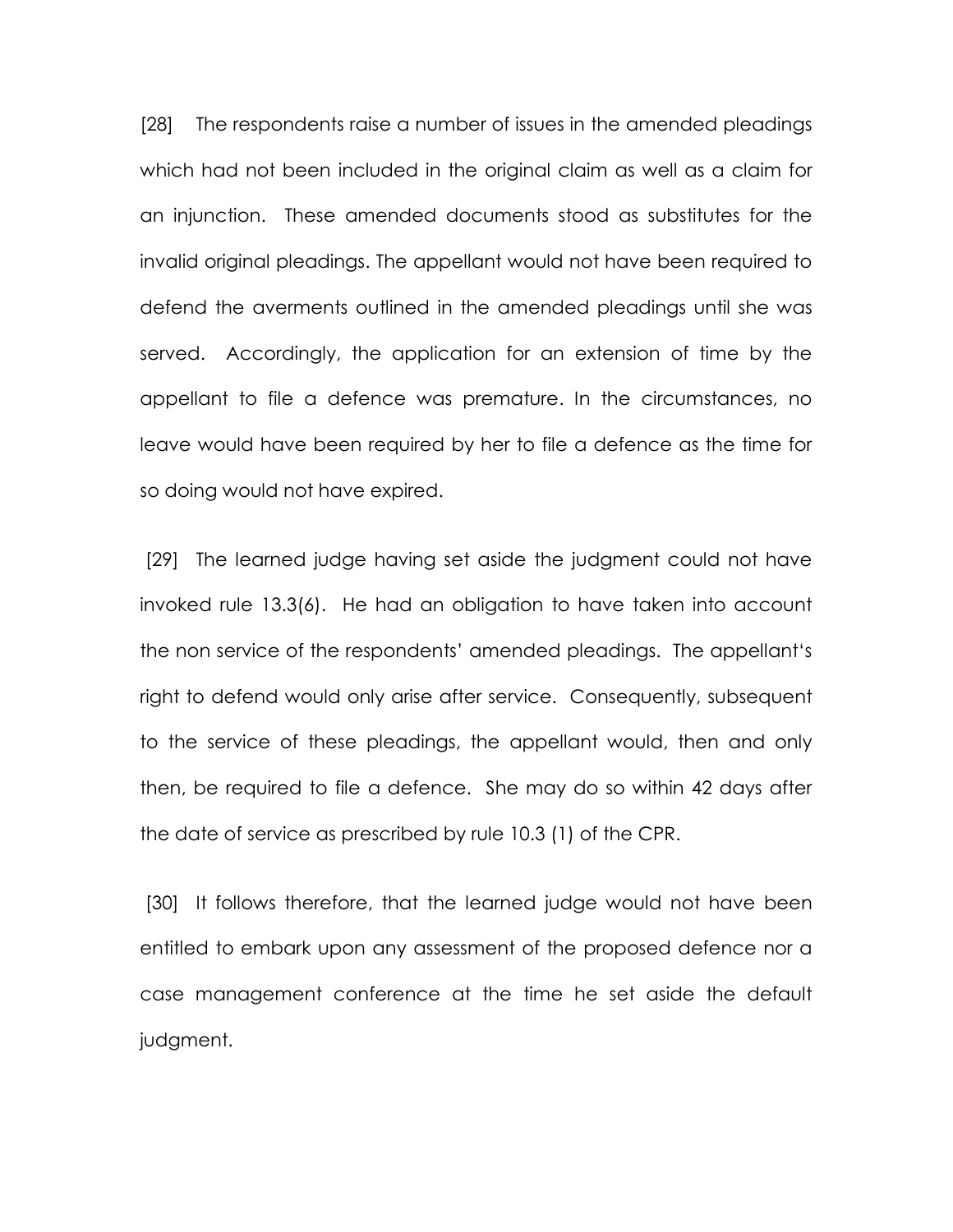[31] Although a judge, under rule 26. 2, is clothed with authority to make orders on his own initiative, the procedure adopted by the leaned judge would not have accorded him a right to have proceeded as he had done. He would not have been authorized to employ case management powers at the time. It cannot be denied that rule 15.2 of the CPR empowers the court to award summary judgment where a defendant has no real prospect of successfully defending a claim. However, the circumstances of this case did not allow the learned judge to have invoked his powers under that rule. He properly set aside the irregularly entered default judgment and having done so ought not to have proceeded along the path which he pursued. There is clearly want of jurisdiction, on his part, in granting summary judgment to the respondents.

[32] The counter notice of appeal is clearly without merit. The learned judge applied the correct rule in setting aside the judgment. Compliance with rule 8.16 (1) was mandatory. The default judgment was set aside under rule 13. 2 (1) which compelled the learned judge to do so, it being wrongly entered.

[33] Rule 26. 9(1), (2) and (3) is inapplicable to this case. The rule reads:

"(1) This rule applies only where the consequence of failure to comply with a rule practice direction or court order has not been specified by any rule, practice direction or court order.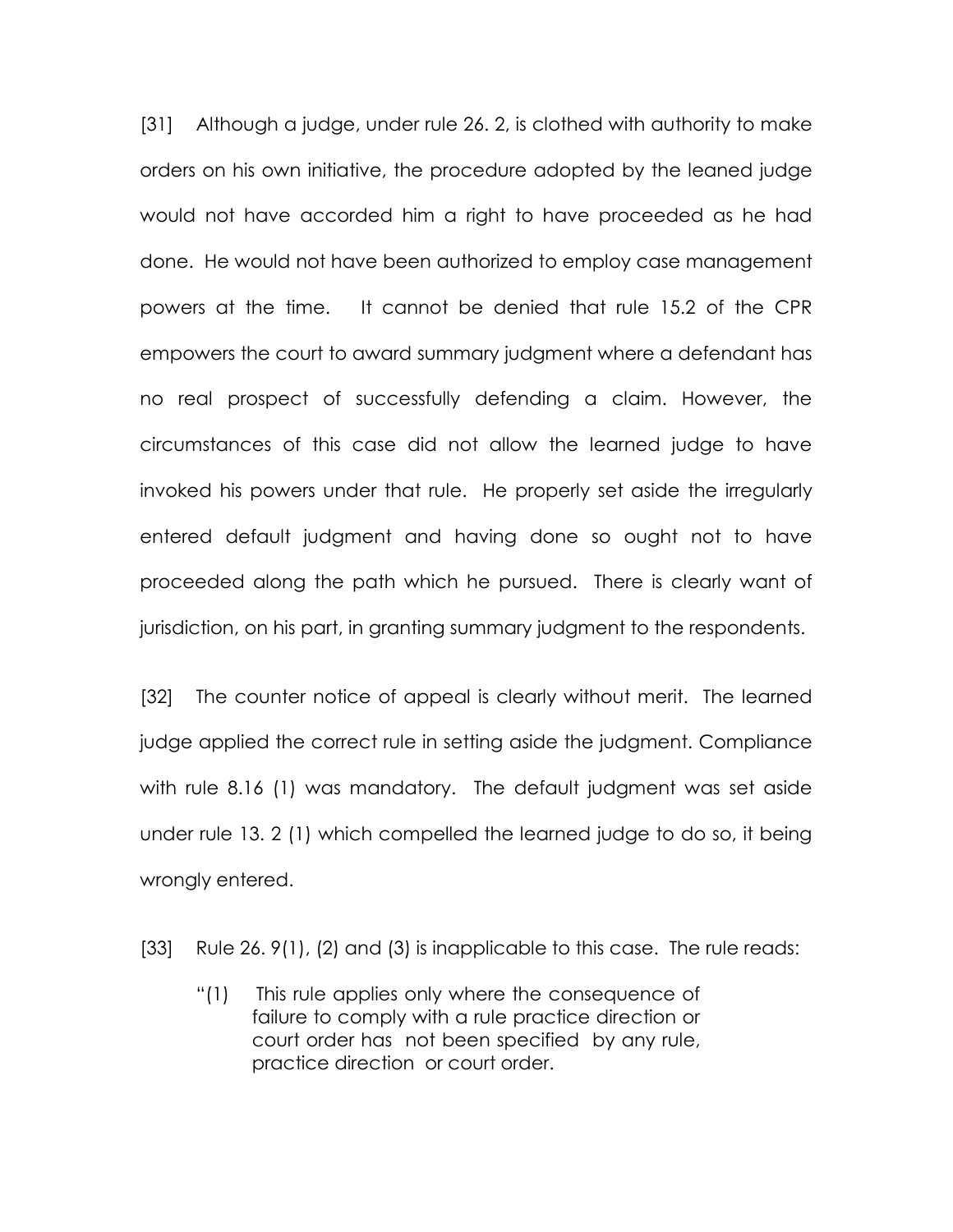- (2) An error of procedure or failure to comply with a rule, practice direction or court order does not invalidate any step taken in the proceedings, unless the court so orders.
- 3) Where there has been an error of procedure or failure to comply with a rule or practice direction the court may make an order to put matters right."

[34] The general words of rule 26.9 cannot be extended to allow the learned judge to do that which would not have been possible. A judge can only apply a rule so far as he is permitted. The claim form was a nullity. It cannot be restored by an order of the court. The service of the requisite documents accompanying the claim form is a mandatory requirement. The amended pleadings must be served before any further steps can be taken in the proceedings.

[35] The irregularly entered default judgment is defective and no order could have been made to rectify it. Curiously, the claim is for specific performance as well as for damages. The claim for damages, obviously, would be a claim in lieu of specific performance. The request for judgment was couched in the following terms: "The claim is for an unspecified sum of money and there should be judgment for the payment of an amount to be decided by the court". The judgment states "Judgment to be assessed by the court". The claim for specific performance was not sought as an alternative to damages. The judgment therefore would be of no effect and being a matter of substance could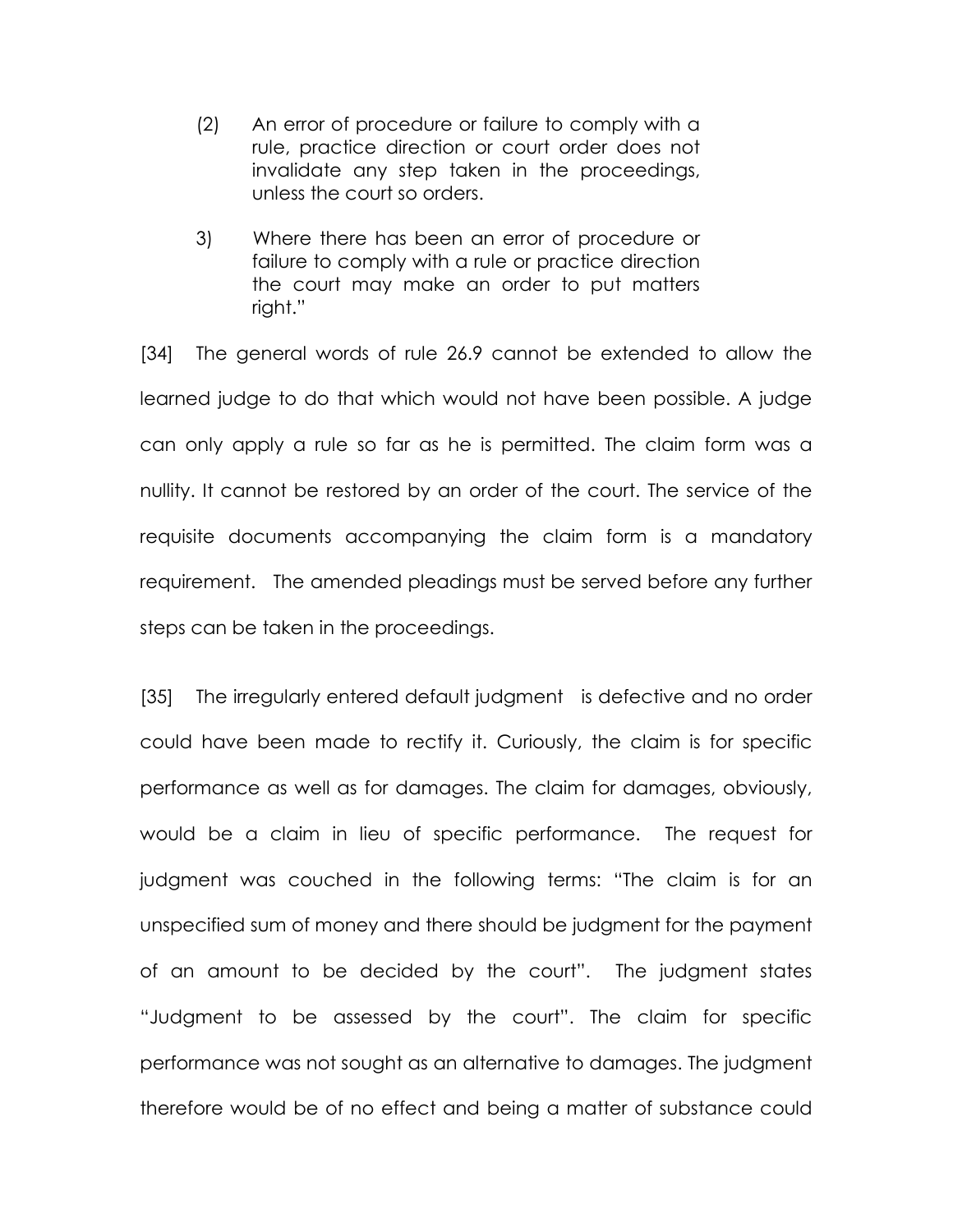not have been rectified by any order of the learned judge. Neither could

the defects in the procedure be cured by the making of any order by

applying rule 26. 9.

# Ground (g)

"The Learned Judge erred when having found that the Judgment in Default was irregular failed to award the costs of the application to the Appellant/Defendant."

[36] Under rule 64.6(1) of the CPR a court may order costs. The rule reads:

> "If the court decides to make an order about the costs of any proceedings, the general rule is that it must order the unsuccessful party to pay the costs of the unsuccessful party. (Rule 65.8(3) (a) contains special rules where a separate application is made which could have been made at a case management conference or pre-trial review.)"

[37] Mr Earle argued that the appellant succeeded on her application to set aside the irregularly entered default judgment. Accordingly she ought properly to have been awarded costs. Although an order of costs is discretionary, where the judge wrongly exercises his or her discretion this court will intervene. The appellant succeeded on her application touching the irregularity of the entry of the default judgment and we are in agreement with Mr Earle that she should be awarded her costs.